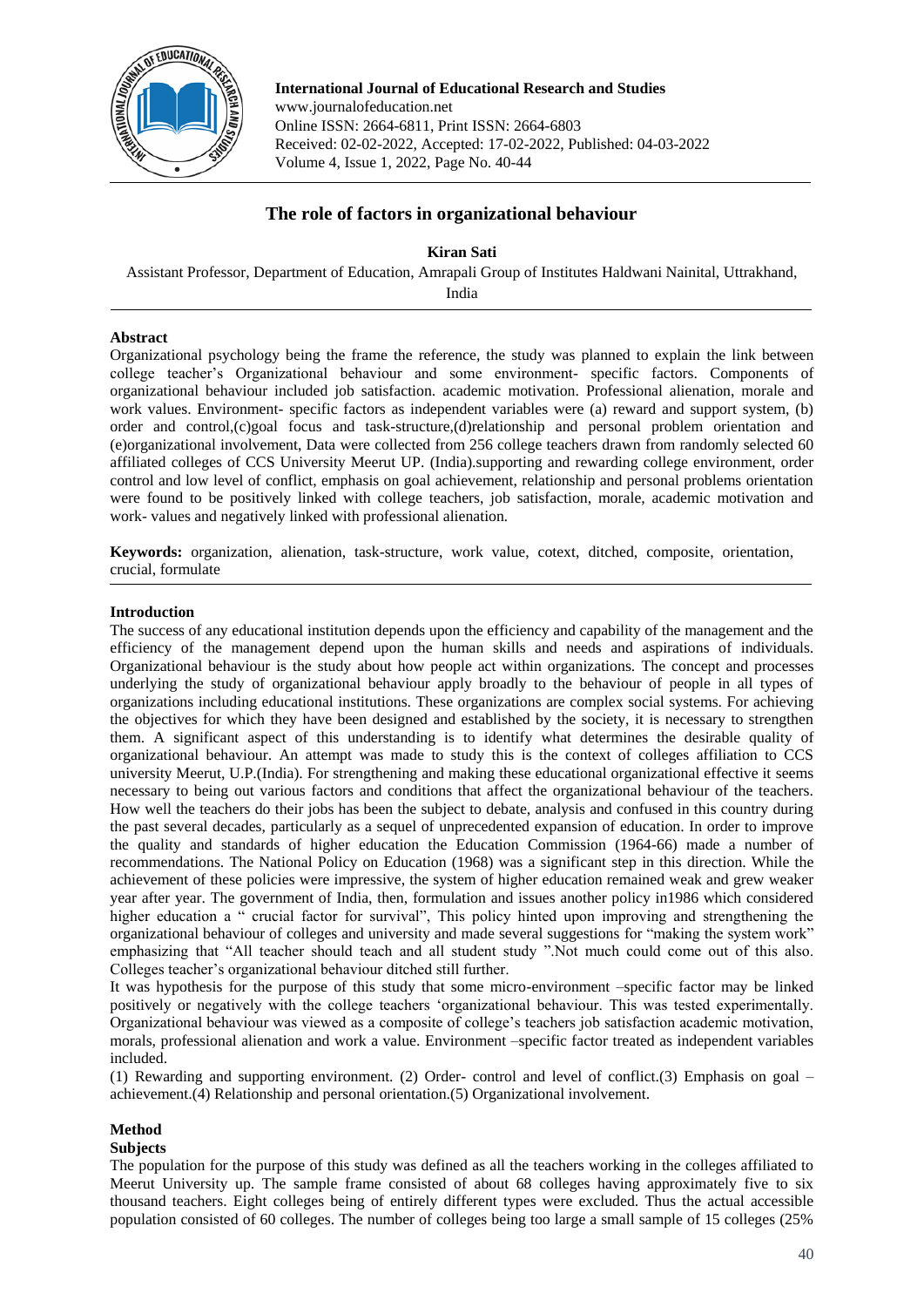of the total) was selected systematically. At the second a 25% sample was drawn from amongst the teachers working each college randomly. The made available a sample of 256 college teachers from whom data collected.

### **The Data**

The data were collected for all these 256 college teachers on five sun scales of college teacher's Organizational behaviour Questionnaire (COBQ) including the total scores as well on five environment- specific factors measured by environment- specific Factors (ESFQ). Both the tools where constructed by the researcher himself. The reliability of both the questionnaire where computed to be 0.86 and 0.848 reliabilities of all the five scale of the cob q were also calculated which range from 0.754 to 0.925.the criterion being the principles ratings. all were significant. the validity of ESFQ was found to be 0.4796 (significant at point .01 labels )established against Kaushik (1993) OCQ.

### **Design**

On the basis of the score of all the 256 colleges teachers on environment specific factor questionnaire(ESFQ) high  $(N = 114)$  and low  $(n=116)$  two dichotomized groups were formed on each of it dimensions. They were, then, compared on the dependent variable colleges teacher's organization behaviour and It's Five Dimensions. Significance of Difference Between their Means was tested by Applying and T-test. High -Low Groups were defined as those above the Mean and Below the Mean Respectively.

#### **Results**

It was found that quality of organizational behaviour of college teacher's was low. Low level of job satisfaction moral academic motivation and work values characterized the college teachers. But professional alienation was not found to be high in them as expected. This finding was the result of testing five sub hypothesis pertaining to five components of the average score of the average score of the group on each of the expected average (midpoint of the five point rating scale, i e.,3.0) thus 60 were used as the criterion for judging whether the group's average on these characteristics was low or high.

The following tables show the effect of high level of supporting and rewarding environment (D1) on (1) job satisfaction (JS) (2) professional alienation (PA)(3) academic motivation, (4) work values and (5) morale.

|            | VARIABLES            |                  |                         |                     |             |              |  |  |  |
|------------|----------------------|------------------|-------------------------|---------------------|-------------|--------------|--|--|--|
| Env. group |                      | Job-satisfaction | <b>Prof.</b> alienation | Acad.<br>motivation | Work values | morale       |  |  |  |
| High D-1   |                      | 58.44            | 46.956                  | 61.868              | 55.64       | 62.746       |  |  |  |
| group of   | Mean $\sigma$<br>S.E | 715.02           | 13.016                  | 16.575              | 16.26       | 15055        |  |  |  |
| teachers   |                      | 1.407            | 1.22                    | 1.569               | 1.523       | 1.456        |  |  |  |
| Low $D-1$  |                      | 51.483           | 59.931                  | 48.03               | 49.673      | 48.86        |  |  |  |
| group of   |                      | 16.98            | 17.24                   | 20.733              | 16.054      | 15.99        |  |  |  |
| teachers   |                      | 1.577            | 1.601                   | 1.925               | 1.925       | 1.485        |  |  |  |
| D          |                      | 6.964            | 12.975                  | 13.834              | 5.967       | 13.868       |  |  |  |
| <b>SED</b> |                      | 2.113            | 2.013                   | 2.484               | 2.131       | 2.08         |  |  |  |
| t-Value    |                      | 3.296SIG.01      | 6.446SIG.001            | 5.569SIG.001        | 2.80SIG.001 | 6.676SIG.001 |  |  |  |
| df         |                      | 228              | 228                     | 228                 | 228         | 228          |  |  |  |

**Table 1:** Effect of D-1 (supporting- Rewarding on variables of college teacher's Organizational Behaviour.

It may be concluding that teacher working in the college where the environment is highly rewarding and supporting has higher level of job satisfaction. Less professional alienation, higher level of academic motivation, better work value and higher level of moral as compared to teachers working in the college wheel college environment is less rewarding and supporting the effect of order, control and conflict (D-2)-dimension of college environment was also studied as a factor of teachers organisational behaviour. It was found that the teachers working in the colleges where the environment is characterizes by high order, control and low conflict were less alienated professionally, and had higher level of work values and moral as compared to the other group. The following table present the results:

| Table 2: Effect of D-2 on variables of teacher's organizational behaviour. |  |  |  |
|----------------------------------------------------------------------------|--|--|--|
|----------------------------------------------------------------------------|--|--|--|

|                                                             | VARIABLES               |                          |                         |                           |                           |                          |  |  |  |
|-------------------------------------------------------------|-------------------------|--------------------------|-------------------------|---------------------------|---------------------------|--------------------------|--|--|--|
| Env. group                                                  | Job-satisfaction        |                          | <b>Prof.</b> alienation | <b>Acad.</b> motivation   | <b>Work values</b>        | morale                   |  |  |  |
| High D-2(Poor<br>order and<br>control) group of<br>teachers | Mean<br>$\sigma$<br>S.E | 54.11<br>17.391<br>1.982 | 57.877<br>17.7<br>2.017 | 53.851<br>17.382<br>1.781 | 50.864<br>18.012<br>2.053 | 52.682<br>16.65<br>1.897 |  |  |  |
| Low $D-2$ (high                                             |                         | 53.141                   | 50.422                  | 57.801                    | 57.801                    | 61.102                   |  |  |  |
| order and                                                   |                         | 17.793                   | 14.443                  | 17.647                    | 18.082                    | 16.4                     |  |  |  |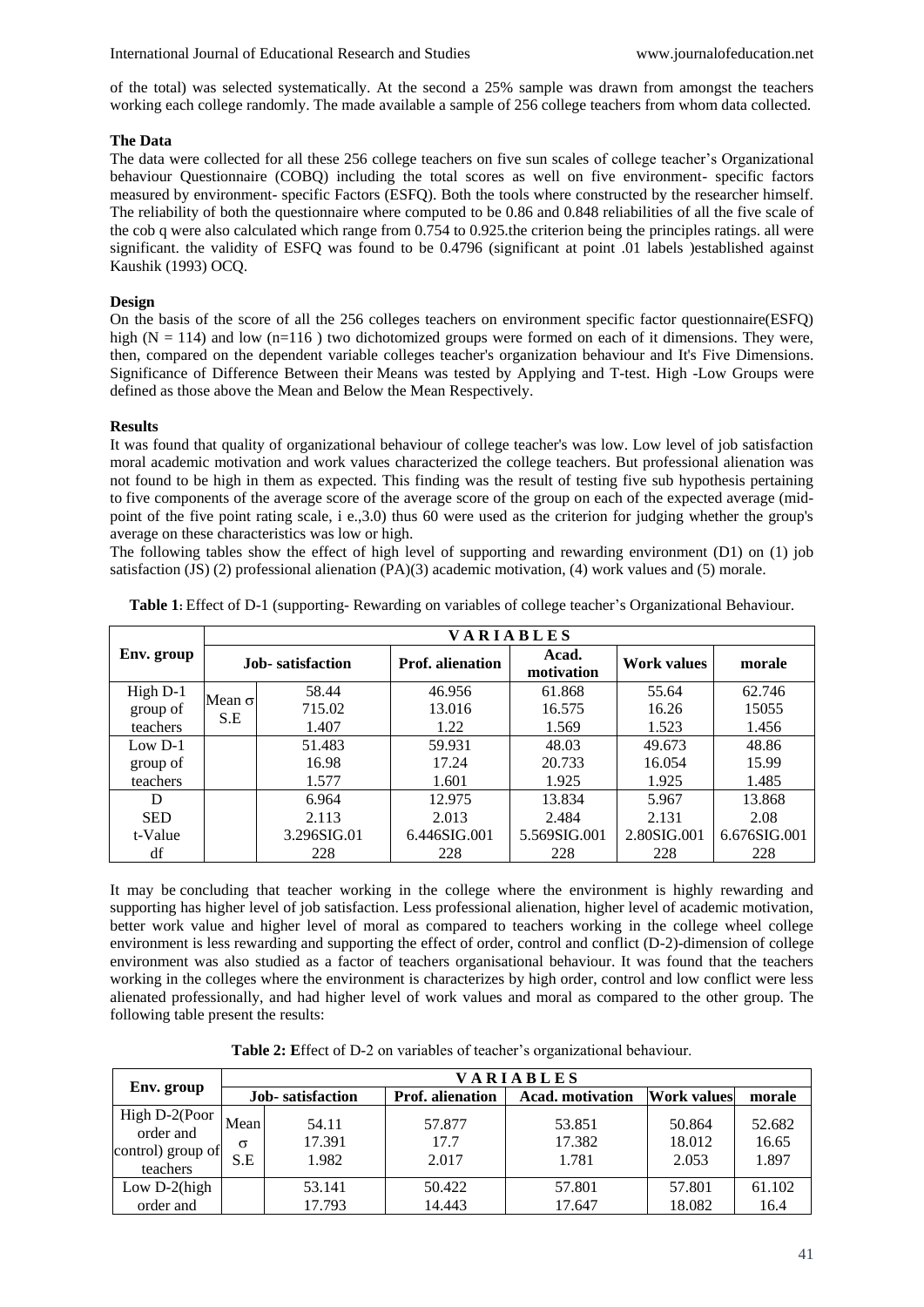| control) group of | 1.753        | 1.423     | 1.739    | 1.782       | 1.616         |
|-------------------|--------------|-----------|----------|-------------|---------------|
| teachers          |              |           |          |             |               |
|                   |              |           |          |             |               |
| D                 |              | 7.455     | 3.95     | 6.937       | 8.42          |
| <b>SED</b>        | 0.969        | 2.468     | 2.636    | 2.718       | 2.491         |
| t-Value           | 2.646        | 3.021     | 1.498    | 2.552       | 3.380         |
| df sig.           | 0.366        | 228       | 228      | 228         | 228           |
|                   | 228 Not sig. | sig.at.01 | Not Sig. | Sig. at .05 | sig. at level |
|                   |              |           |          | level for   | for 178df     |
|                   |              |           |          | 178df       |               |

## **Note:**

- 1. High D-2 group means teachers perceiving the environment as poor order. Poor control and organization and high conflict. Low D-2 means reverse of that..........
- 2. On professional alienation high score means high alienation. The effect of high and low D3 goal focus dimension of college environment on Teachers organisation behaviour was also studied it was found that the teacher who work in the college where the goal achievement in incised and teachers task is clearly explained and monitor have great job satisfaction less professional alienation higher academic motivation better work values in higher level of moral as compared to teacher who work in college with goal achievement is not paid enough attention and teacher task is not well defined and seriously monitored. The following table reset the results.

| Table 3: Effect of D-3(Goal focus) on variables of teacher's organizational behaviour. |  |  |
|----------------------------------------------------------------------------------------|--|--|
|                                                                                        |  |  |

|                             | <b>VARIABLES</b>     |                    |                         |                      |                    |                    |  |  |  |
|-----------------------------|----------------------|--------------------|-------------------------|----------------------|--------------------|--------------------|--|--|--|
| Env. group                  |                      | Job-satisfaction   | <b>Prof.</b> alienation | Acad.<br>motivation  | <b>Work values</b> | morale             |  |  |  |
| High D-3                    |                      | 57.73              | 46.69                   | 62.0                 | 55.65              | 66.02              |  |  |  |
| group of                    | Mean $\sigma$<br>S.E | 15.82              | 13.48                   | 16.46                | 15.8               | 16.13              |  |  |  |
| teachers                    |                      | 1.615              | 1.375                   | 1.68                 | 1.61               | 2.01               |  |  |  |
|                             |                      | 49.38              | 59.97                   | 48.1                 | 49.38              | 47.87              |  |  |  |
| Low D-3group<br>of teachers |                      | 15.11              | 16.33                   | 13.8                 | 16.76              | 15.97              |  |  |  |
|                             |                      | 1.635              | 1.76                    | 1.49                 | 1.81               | 1.72               |  |  |  |
| D<br><b>SED</b><br>t-Value  |                      | 8.345              | 13.28                   | 13.9                 | 6.262              | 12.148             |  |  |  |
|                             |                      | 2.293              | 2.235                   | 2.44                 | 2.422              | 2.655              |  |  |  |
|                             |                      | 3.631              | 5.941                   | 6.192                | 2.585              | 4.576              |  |  |  |
|                             |                      | 228                | 228                     | 228                  | 228                | 228                |  |  |  |
| df sig.                     |                      | $0.001$ sig. level | sig.at.001              | $.001$ Sig $.level.$ | Sig. at .01 level. | $.001$ sig. level. |  |  |  |

## **Note:**

- 1. High D-3 groups of teacher are those who perceive the college environment as characterized by high emphasis on goal achievement and task well- structured and monitored.
- 2. Organizational involvement factor of college environment (D-4) was not found to be a significant factor affecting college teacher's organizational behaviour. The following table presents the results:

**Table 4:** Effect of D-4(org. Involvement) on variables of teacher's organized behaviour.

| Env. group                                | VARIABLES            |                          |          |                                                            |        |                                 |  |  |  |
|-------------------------------------------|----------------------|--------------------------|----------|------------------------------------------------------------|--------|---------------------------------|--|--|--|
|                                           |                      | <b>Job-</b> satisfaction |          | <b>Prof. alienation   Acad. motivation   Work values  </b> |        | morale                          |  |  |  |
| High D-4                                  |                      | 53.214                   | 53.929   | 56.2                                                       | 57.214 | 52.214                          |  |  |  |
| group of                                  | Mean $\sigma$<br>S.E | 15.557                   |          |                                                            |        | 16.228                          |  |  |  |
| teachers                                  |                      | 1.862                    |          |                                                            |        | 2.94                            |  |  |  |
| Low D-4group Mean $\sigma$<br>of teachers | S.E                  | 52.48                    | 54.5     | 55.64                                                      | 53.187 | 55.914                          |  |  |  |
|                                           |                      | 17.81                    |          |                                                            |        | 16.934                          |  |  |  |
|                                           |                      | 1.79                     |          |                                                            |        | 1.70                            |  |  |  |
| D                                         |                      | 0.737                    | 0.571    | 0.889                                                      | 1.973  | 3.7                             |  |  |  |
| <b>SED</b><br>t-Value                     |                      |                          |          |                                                            |        | 2.581                           |  |  |  |
|                                           |                      |                          |          |                                                            |        | 1.434                           |  |  |  |
|                                           |                      | 228                      | 228      | 228                                                        | 228    | 228                             |  |  |  |
| df sig.                                   |                      | Not sig. level           | Not sig. | Not Sig level.                                             |        | Not Sig. level. Not sig. level. |  |  |  |

*S.E.D:* Not computed as the difference is obviously not significant.

The teachers who work in colleges where teachers relationship and problems are considered important and efforts are made to maintain harmonious relationships among them and to help them solve their problems are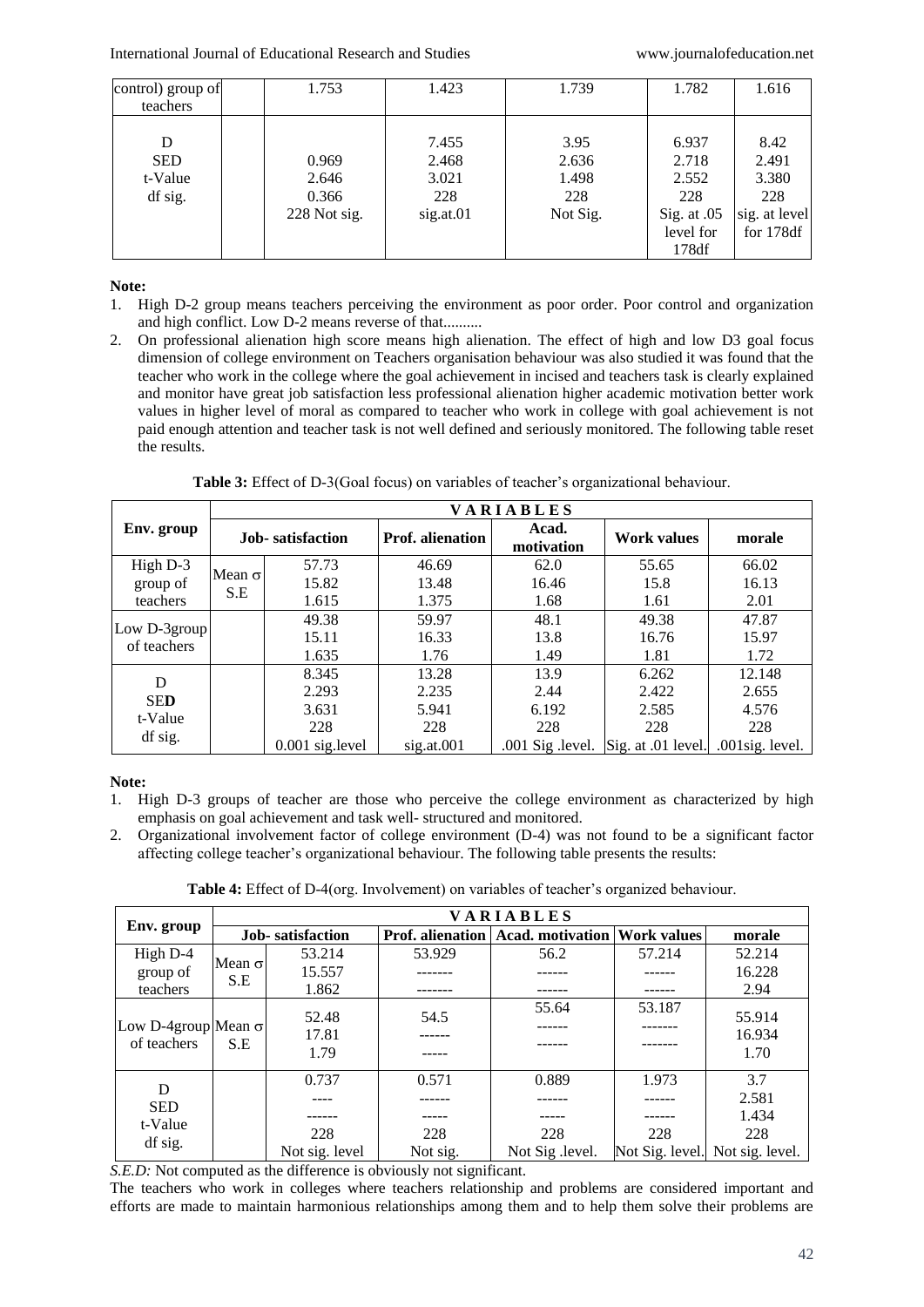found to be more satisfied with their jobs. less alienated from profession with high academic motivation, better work values and higher level of morale as compared to their counterparts. the following table presents the results:

|                              | <b>VARIABLES</b>        |              |                                             |               |                    |        |  |  |
|------------------------------|-------------------------|--------------|---------------------------------------------|---------------|--------------------|--------|--|--|
| En v. group                  | <b>Job-satisfaction</b> |              | <b>Prof.</b> alienation<br>Acad. motivation |               | <b>Work values</b> | morale |  |  |
|                              |                         | 57.718       | 46.224                                      | 60.937        | 50.569             | 62.891 |  |  |
| High D-5group of<br>teachers | Mean $\sigma$           | 15.047       | 12.973                                      | 16.187        | 16.756             | 14.846 |  |  |
|                              | S.E                     | 1.613        | 1.391                                       | 1.735         | 1.796              | 1.601  |  |  |
|                              | Mean $\sigma$<br>S.E    | 47.864       | 61.045                                      | 50.136        | 50.59              | 50.318 |  |  |
| Low D-5group of<br>teachers  |                         | 18.453       | 16.317                                      | 15.7          | 16.186             | 17.129 |  |  |
|                              |                         | 1.759        | 1.556                                       | 1.497         | 1.543              | 1.633  |  |  |
|                              |                         | 9.854        | 14.821                                      | 10.801        |                    | 12.573 |  |  |
| D                            |                         | 2.386        | 2.087                                       | 2.292         | 5.979<br>2.368     | 2.287  |  |  |
| <b>SED</b>                   |                         | 4.13         | 7.102                                       | 4.712         | 2.525              | 5.497  |  |  |
| t-Value                      |                         | 228          | 228                                         | 228           | 228                | 228    |  |  |
| df sig.                      |                         | Not sig. at. | Beyond at .001                              | Beyond at     | $0.05$ level.      | .001   |  |  |
|                              |                         | 001 level    | level                                       | $.001$ level. |                    | level. |  |  |

**Table 5:** Effect of D-5(personal problems and relationships) on variables of teacher's organized behaviour.

thus, on the basis of analysis of the result obtained it is found that the college teacher in general appear to has low level of job satisfaction below average level of academic motivation work value moral and high profession elimination the supporting and rewarding environment of college high order control and low level of complex processes on goal achievement and personal problems or orientation factor of environment positively contribute to college teachers high job satisfaction Global professional alienation Hai academic motivation better work values and high moral the conclusion seems to be quite possible in view of the personal Experience of this research and also in view of the assertion made by various people from time to time appearing in daily newspapers and articles of periodical as University news (Venkataiah, 1991 and S.D. Singh, 1991) professor J.N. Kapoor remarked that " today many teachers if not most are frustrated and alienated from the system" ( Kapoor 1993 P.7 )the article refer to points out through not clear that teachers in higher education are frustrated with poor academic motivation low work values and poor morals. These finding of the study and support by the Research report of a major project conducted by bhatnagar who reported that teachers, by and large, had no interest in teaching and other academic programs they did not take classes regularly and teaching was generally, neglected.........

Teachers tend to be more and more militant with low moral and high degree of alienation "(Bhatnagar, 1983) Sharma (1987) also concluded from his research that at academic elimination and militancy characterized almost all teachers of affiliated college of Rajasthan the study conducted by Seema Rani on teachers of colleges affiliated to Rohilkhand University also relevant at that features of this college had low models high degree of alienation and militancy (Seema Rani 1993). The finding that supporting and rewarding environment of college perhaps contributes to higher level of job certification higher level of academic motivation better work - value higher level of education teachers modern and perhaps brings down (or checks rising of) the level of professional elimination physiologically it seem justified. physiological theories assert that environment influence people's motivation performance and job satisfaction which in turn influence their values moral and worked involvement leading to develop of better work value in them when the environment is so structured that teacher doing something good in the interest of academic excellence when his own academic process is supported and rewarded it provides a sense of personal worth which is highly motivating to the teachers it is the bound to raise the level of teachers moral college teacher wanting to do challenging work which is intrinsically satisfying, wanting responsibility as indicated in motivation maintenance model of organisation behaviour wanting to be listened to and treated in human terms if denied opportunities are bound to be frustrated and allocated from profession in brief it seemed likely that this specific factor of environment go a long way in improving the quality of work life and organisation behaviour in the college the finding of this study seems to be supported by these organisations theories prevalent in the field of industry and business management.

## **References**

- 1. Bhatnagar RP. Dec. An Investigation into Management of Higher Education in uttar Pradesh. unpub. Report of a Major research project U.G.C. New Delhi, 1988.
- 2. Sharma, Anuradha. A Study of Relationship among Principals Behaviour, Teachers' Behaviour and Students' Behaviour, Unpublished Ph.D. Theisis, Meerut University, 1998, 212.
- 3. Agrawal, Archana. "A Social Psychological and Educational Study of Scheduled Castes Students Studying in High School of Lucknow City", Ph.D. Edu., Univ. of Lucknow, 1992.
- 4. Kaushik MP. A Study of organizational climate of intermediate colleges of Moradabad region in Relation to teacher's Alienation, their morale and principals 'leadership styles and institutional Effectiveness. Ph.D. Thesis (Edu),M.J. P Rohilkhand University, Bareilly (U.P),India, 1993.